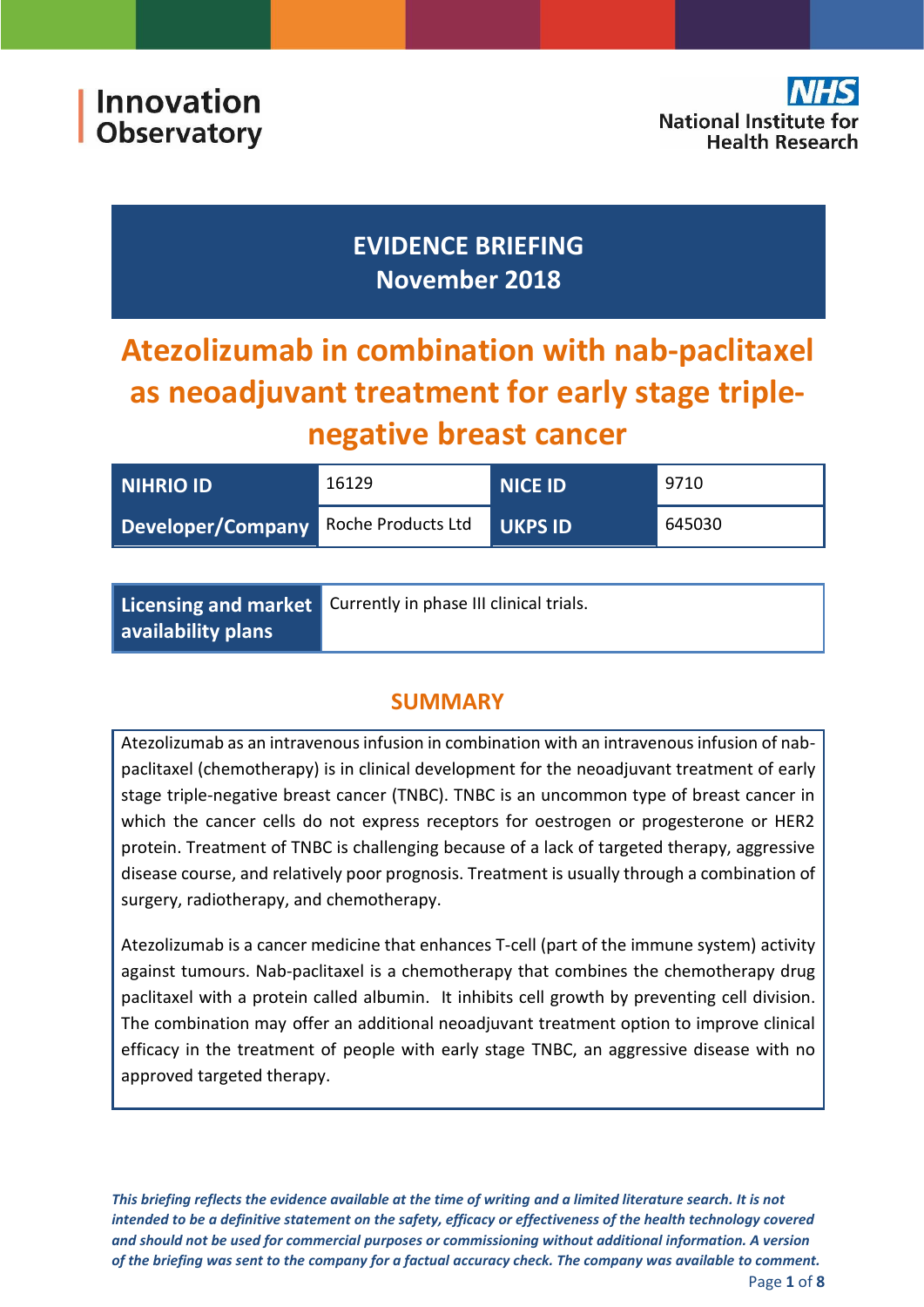## **PROPOSED INDICATION**

Early stage triple-negative breast cancer (TNBC) - neoadjuvant<sup>a</sup>

## **TECHNOLOGY**

#### **DESCRIPTION**

Atezolizumab (Tecentriq) is an Fc-engineered, humanised immunoglobulin G1 (IgG1) monoclonal antibody that directly binds to programmed death-ligand 1 (PD-L1) and provides a dual blockade of the PD-1 and B7.1 receptors, releasing PD-L1/PD-1 mediated inhibition of the immune response, including reactivating the anti-tumour immune response without inducing antibody-dependent cellular cytotoxicity. Atezolizumab spares the PD-L2/PD-1 interaction allowing PD-L2/PD-1 mediated inhibitory signals to persist. Binding of PD-L1 to the PD-1 and B7.1 receptors found on T-cells and antigen presenting cells suppresses cytotoxic T-cell activity, T-cell proliferation and cytokine production.<sup>1</sup>

<span id="page-1-0"></span>Nab-paclitaxel (Abraxane; paclitaxel formulated as albumin bound nanoparticles) is designed to overcome the insolubility problems associated with conventional paclitaxel formulations.<sup>2</sup> Paclitaxel is an anti-microtubule agent that promotes the assembly of microtubules from tubulin dimers and stabilises microtubules by preventing depolymerisation. This stability results in the inhibition of the normal dynamic reorganisation of the microtubule network that is essential for vital interphase and mitotic cellular functions. In addition, paclitaxel induces abnormal arrays or "bundles" of microtubules throughout the cell cycle and multiple asters of microtubules during mitosis.<sup>3</sup>

Atezolizumab as an intravenous (IV) infusion, in combination with an IV infusion of nab-paclitaxel is in clinical development for the treatment of early stage TNBC. In the phase III clinical trial (Impassion031; NCT03197935), an 840mg IV infusion dose of atezolizumab is administered every 2 weeks in combination with an 125mg/m<sup>2</sup> IV infusion of nab-paclitaxel every week for 12 weeks, followed by atezolizumab (840 mg) every 2 weeks in combination with doxorubicin (60mg/m<sup>2</sup>) and cyclophosphamide (600mg/m<sup>2</sup>) every 2 weeks via IV infusions with filgrastim or pegfilgrastim support for 4 doses. Participants will continue to receive unblinded atezolizumab post-surgery at a fixed dose of 1200mg by IV infusion every 3 weeks for 11 doses, for a total of approximately 12 months of atezolizumab therapy.<sup>4</sup>

#### <span id="page-1-1"></span>**INNOVATION AND/OR ADVANTAGES**

The company indicate that atezolizumab as a monotherapy and in combination with nab-paclitaxel is well tolerated, showing promise in metastatic TNBC, which supports its investigation in early stage disease.<sup>5</sup>

#### **DEVELOPMENT STATUS AND/OR REGULATORY DESIGNATIONS**

Atezolizumab is licensed in the EU as a monotherapy for the following indications[:](#page-1-0)<sup>1</sup>

 adult patients with locally advanced or metastatic urothelial carcinoma (UC) after prior platinum-containing chemotherapy or who are considered cisplatin ineligible and whose tumours have a PD-L1 expression ≥ 5%.

**.** 

<sup>a</sup> Company information from UK PharmaScan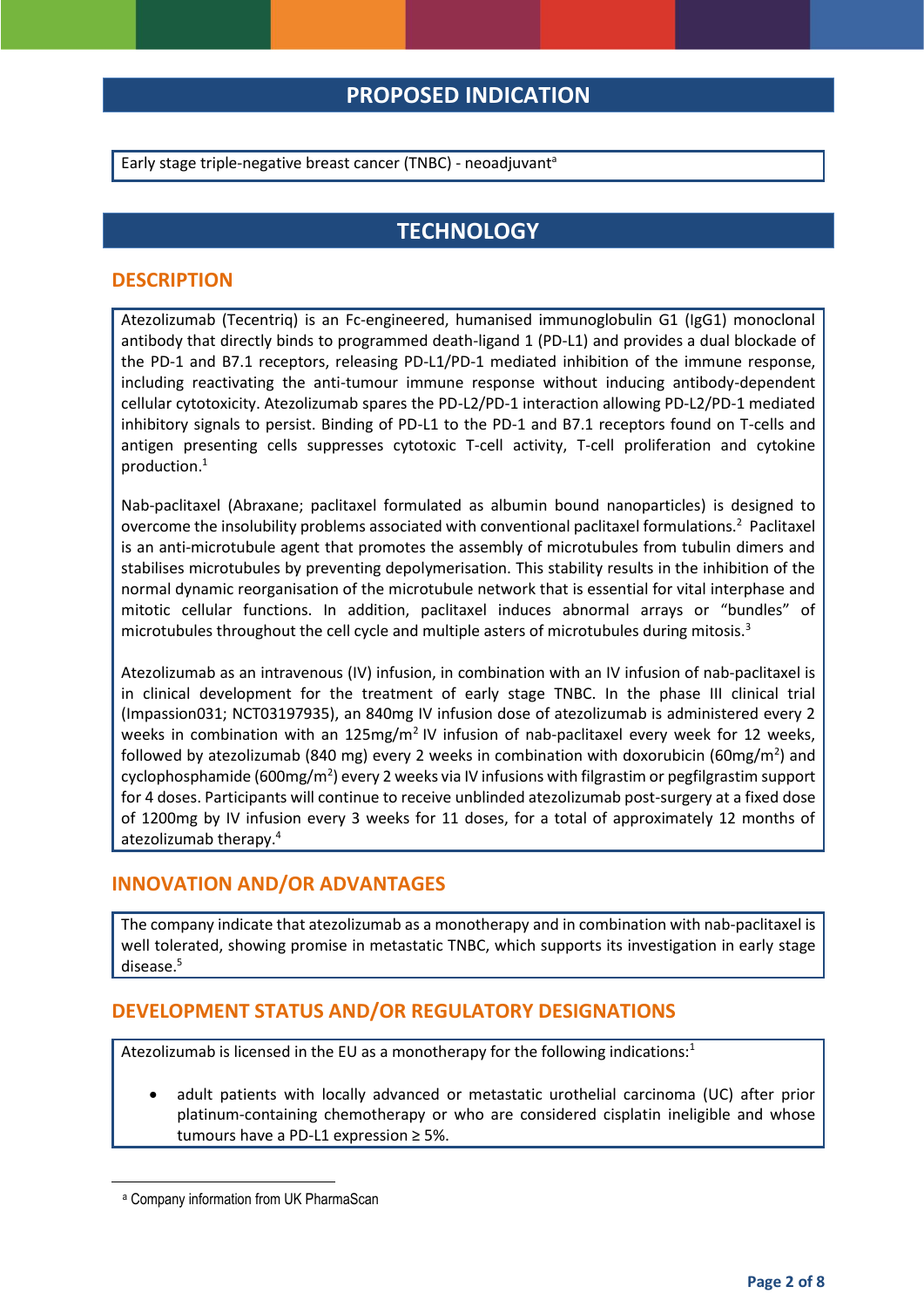adult patients with locally advanced or metastatic non-small-cell lung cancer (NSCLC) after prior chemotherapy. Patients with EGFR activating mutations or ALK-positive tumour mutations should also have received targeted therapy before receiving atezolizumab.

Very common ( $\geq 10\%$ ) adverse events associated with atezolizumab include: decreased appetite, cough, dyspnoea, nausea, vomiting, diarrhoea, urinary tract infections, rash, pruritus, arthralgia, back pain, pyrexia, fatigue, and asthenia[.](#page-1-0) $1$ 

Nab-paclitaxel is licensed in the EU for the following indications:<sup>6</sup>

- <span id="page-2-0"></span> Monotherapy treatment of metastatic breast cancer in adult patients who have failed firstline treatment for metastatic disease and for whom standard, anthracycline containing therapy is not indicated.
- In combination with gemcitabine for the first-line treatment of adult patients with metastatic adenocarcinoma of the pancreas.
- In combination with carboplatin for the first-line treatment of non-small cell lung cancer in adult patients who are not candidates for potentially curative surgery and/or radiation therapy.

The most common clinically significant adverse reactions associated with the use of nab-paclitaxel have been neutropenia, peripheral neuropathy, arthralgia/myalgia, and gastrointestinal disorders[.](#page-2-0)<sup>6</sup>

Atezolizumab in combination with nab-paclitaxel is also in phase II and/or phase III development for:<sup>7</sup>

- Non-small-cell lung cancer, squamous and non-squamous
- Poorly differentiated thyroid carcinomas
- Pancreatic adenocarcinoma
- Locally advanced or metastatic TNBC

## **PATIENT GROUP**

#### **DISEASE BACKGROUND**

Breast cancer is the most common cancer in the UK, and mainly affects women, although men can also have the condition. It usually starts in the cells that line the ducts of the breast.<sup>8</sup> TNBC is an uncommon type of breast cancer where the cells do not have receptors for the hormones oestrogen and progesterone or HER2 protein. Early-stage TNBC has been previously defined as patients who have cancer between stage I and stage  $III.^{9, 10}$ 

<span id="page-2-1"></span>Patients with TNBC do not respond to hormone treatment therapies targeted at HER2 receptors. Some women with TNBC also have a BRCA1 gene fault, which can increase the risk of breast cancer within families.<sup>11</sup> TNBC is more common in women under 40 years of age and black women.<sup>12</sup>

Patients with TNBC have worse clinical outcomes and a unique pattern of recurrence compared with the other major subtypes of breast cancer (HR+ and HER2+). Patients with TNBC have been shown to have the highest rate of recurrence within the first 5 years after diagnosis, with a significant decrease and plateauing of the recurrence rate afterwards. Post-recurrence survival is also decreased compared to patients with HR+ tumours.<sup>13</sup>

Symptoms of TNBC are similar to other breast cancer types, and can include a lump or thickening in an area of the breast, changes in the size, shape or feel of the breast or nipple, or a swelling in the armpit.<sup>[11](#page-2-1)</sup>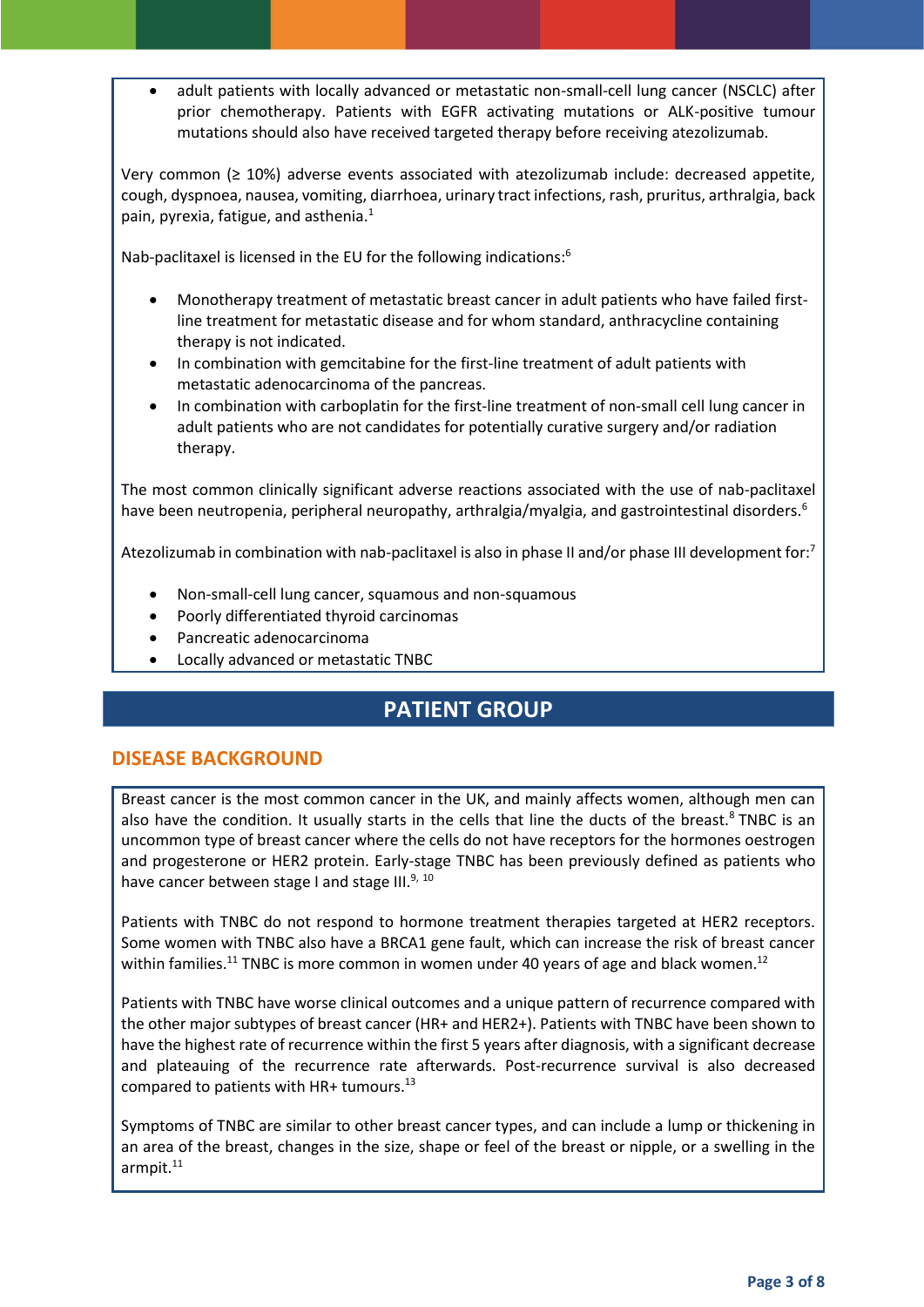Breast cancer patients experience physical symptoms and psychosocial distress that adversely affect their quality of life (QOL). Treatment, including chemotherapy, can cause physical and psychological problems that adversely affect patient QOL, and cancer can have other effects including anger, grief, suffering and pain.<sup>14</sup>

#### **CLINICAL NEED AND BURDEN OF DISEASE**

It is estimated that approximately 15% of breast cancers are triple negative.<sup>[11](#page-2-1)</sup>

In England in 2016 there were 45,960 registrations of newly-diagnosed breast cancer (ICD-10 C50).<sup>15</sup> Using the above estimate, this would equate to 6,894 cases of TNBC. Statistics from Cancer Research UK report that in UK in 2014 there were 54,833 observed cases of breast cancer in females, an agestandardised rate of 204.93 per 100,000, and predict that this will increase to 71,022 cases in 2035, with an age-standardised rate of 209.51 per 100,000.<sup>16</sup> Approximately 20–40% of patients with earlystage TNBC develop metastatic disease. 17

In England and Wales in 2017, there were 10,219 deaths with malignant neoplasm of breast (ICD-10 code C50) recorded as the underlying cause.<sup>18</sup> The latest published survival statistics for breast cancer for women in England (2016, patients diagnosed in 2011-2015) report 1-year survival rate of 95.6% and 5-year survival rate of 86.0% (age-standardised).<sup>19</sup>

In England in 2016/2017 there were 203,454 hospital admissions with a primary diagnosis of malignant neoplasm of breast (ICD-10 code C50), resulting in 85,801 bed days and 169,800 day cases.<sup>20</sup>

## **PATIENT TREATMENT PATHWAY**

#### **PATIENT PATHWAY**

The main treatments for TNBC are surgery and chemotherapy, depending on where the cancer is, the stage and grade of the cancer confirmed by pathology, and the patient's general health. Surgery may be a lumpectomy (usually followed by radiotherapy to the rest of the breast tissue) or a mastectomy. Chemotherapy may be given before surgery, and is also usually given following surgery.<sup>[11](#page-2-1)</sup>

#### **CURRENT TREATMENT OPTIONS**

NICE recommends considering the following treatment options for TNBC:<sup>21</sup>

 Neoadjuvant chemotherapy for invasive TNBC that contains both a platinum and an anthracycline. Although this use is common in UK clinical practice, at the time of publication of the relevant NICE guideline (July 2018), platinums did not have UK marketing authorisations for this indication.

#### **PLACE OF TECHNOLOGY**

If licensed, atezolizumab in combination with nab-paclitaxel may offer an additional neoadjuvant treatment option for patients with early stage TNBC.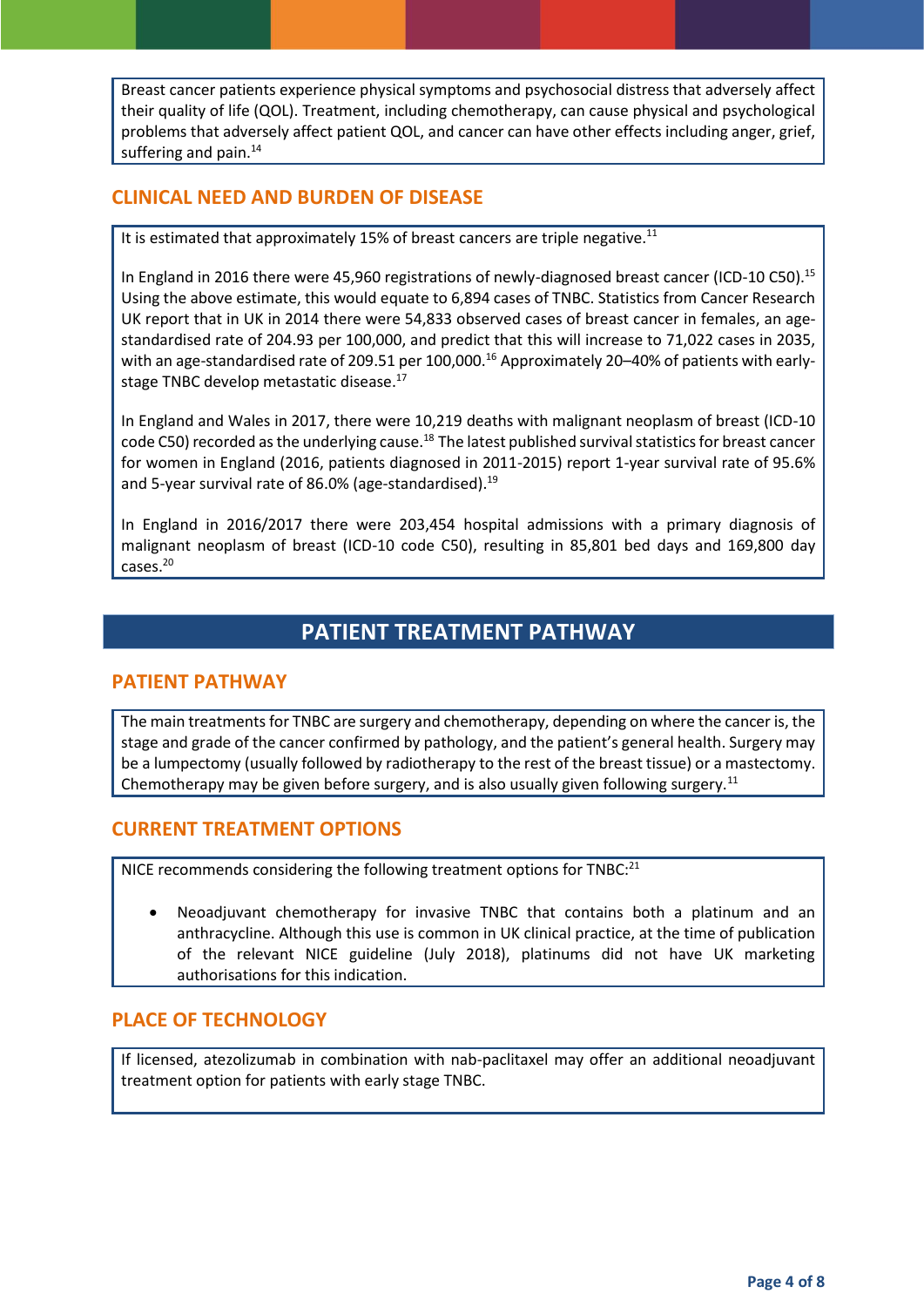| <b>CLINICAL TRIAL INFORMATION</b> |                                                                                                                                                                                                                                                                                                                                                                                                                                                                                                                                                                                                                                                                                                                                                                                                                                                                                                                                                                                                                                                                                                                                                                                                                                                                                                                    |  |
|-----------------------------------|--------------------------------------------------------------------------------------------------------------------------------------------------------------------------------------------------------------------------------------------------------------------------------------------------------------------------------------------------------------------------------------------------------------------------------------------------------------------------------------------------------------------------------------------------------------------------------------------------------------------------------------------------------------------------------------------------------------------------------------------------------------------------------------------------------------------------------------------------------------------------------------------------------------------------------------------------------------------------------------------------------------------------------------------------------------------------------------------------------------------------------------------------------------------------------------------------------------------------------------------------------------------------------------------------------------------|--|
| <b>Trial</b>                      | IMpassion031, NCT03197935, EudraCT 2016-004734-22; atezolizumab + nab-                                                                                                                                                                                                                                                                                                                                                                                                                                                                                                                                                                                                                                                                                                                                                                                                                                                                                                                                                                                                                                                                                                                                                                                                                                             |  |
|                                   | paclitaxel vs placebo + nab-paclitaxel; both in addition to chemotherapy; phase III                                                                                                                                                                                                                                                                                                                                                                                                                                                                                                                                                                                                                                                                                                                                                                                                                                                                                                                                                                                                                                                                                                                                                                                                                                |  |
| <b>Sponsor</b>                    | <b>Roche Products Ltd</b>                                                                                                                                                                                                                                                                                                                                                                                                                                                                                                                                                                                                                                                                                                                                                                                                                                                                                                                                                                                                                                                                                                                                                                                                                                                                                          |  |
| <b>Status</b>                     | Ongoing                                                                                                                                                                                                                                                                                                                                                                                                                                                                                                                                                                                                                                                                                                                                                                                                                                                                                                                                                                                                                                                                                                                                                                                                                                                                                                            |  |
| Source of                         | Trial registry <sup>4</sup>                                                                                                                                                                                                                                                                                                                                                                                                                                                                                                                                                                                                                                                                                                                                                                                                                                                                                                                                                                                                                                                                                                                                                                                                                                                                                        |  |
| <b>Information</b>                |                                                                                                                                                                                                                                                                                                                                                                                                                                                                                                                                                                                                                                                                                                                                                                                                                                                                                                                                                                                                                                                                                                                                                                                                                                                                                                                    |  |
| Location                          | EU (incl UK), USA, Canada and other countries                                                                                                                                                                                                                                                                                                                                                                                                                                                                                                                                                                                                                                                                                                                                                                                                                                                                                                                                                                                                                                                                                                                                                                                                                                                                      |  |
| <b>Design</b>                     | Randomised, double-blind, placebo-controlled study                                                                                                                                                                                                                                                                                                                                                                                                                                                                                                                                                                                                                                                                                                                                                                                                                                                                                                                                                                                                                                                                                                                                                                                                                                                                 |  |
| <b>Participants</b>               | n=204 (planned); ≥ 18 years old; triple-negative breast cancer (negative HER2, ER<br>and PgR status), stage at presentation: cT2-cT4, cN0-cN3, cM0.                                                                                                                                                                                                                                                                                                                                                                                                                                                                                                                                                                                                                                                                                                                                                                                                                                                                                                                                                                                                                                                                                                                                                                |  |
| <b>Schedule</b>                   | Participants were randomised to receive either:                                                                                                                                                                                                                                                                                                                                                                                                                                                                                                                                                                                                                                                                                                                                                                                                                                                                                                                                                                                                                                                                                                                                                                                                                                                                    |  |
|                                   | 840mg IV infusion dose of atezolizumab every 2 wks in combination with<br>an 125mg/m <sup>2</sup> IV infusion of nab-paclitaxel every wk for 12 wks, followed by<br>atezolizumab (840mg) every 2 wks in combination with doxorubicin<br>(60mg/m <sup>2</sup> ) and cyclophosphamide (600mg/m <sup>2</sup> ) every 2 wks via IV infusions<br>with filgrastim or pegfilgrastim support for 4 doses. Participants will<br>continue to receive unblinded atezolizumab post-surgery at a fixed dose of<br>1200mg by IV infusion every 3 wks for 11 doses, for a total of<br>approximately 12 mths of atezolizumab therapy<br>Placebo matched to atezolizumab via IV infusion every 2 wks in<br>combination with nab-paclitaxel (125mg/m <sup>2</sup> ) via IV infusion every wk for<br>12 weeks, followed by placebo matched to atezolizumab every 2 wks in<br>combination with doxorubicin ( $60mg/m2$ ) and cyclophosphamide<br>$(600mg/m2)$ every 2 wks via IV infusions with filgrastim or pegfilgrastim<br>support for 4 doses. Participants will be unblinded post-surgery and will<br>continue to be followed.                                                                                                                                                                                                   |  |
| Follow-up                         | Active treatment for 12 wks.                                                                                                                                                                                                                                                                                                                                                                                                                                                                                                                                                                                                                                                                                                                                                                                                                                                                                                                                                                                                                                                                                                                                                                                                                                                                                       |  |
| Primary                           | Percentage of participants with Pathologic Complete Response (pCR) using                                                                                                                                                                                                                                                                                                                                                                                                                                                                                                                                                                                                                                                                                                                                                                                                                                                                                                                                                                                                                                                                                                                                                                                                                                           |  |
| <b>Outcomes</b>                   | American Joint Committee on Cancer (AJCC) Staging System [time frame: wk 21]                                                                                                                                                                                                                                                                                                                                                                                                                                                                                                                                                                                                                                                                                                                                                                                                                                                                                                                                                                                                                                                                                                                                                                                                                                       |  |
| Secondary<br><b>Outcomes</b>      | Percentage of participants with pCR in subpopulation with PD-L1-selected<br>tumour status (tumour-infiltrating immune cell [IC] 1/2/3) using AJCC<br>Staging System [time frame: wk 21]<br>Event-Free Survival (EFS) using AJCC Staging System [time frame: from<br>$\bullet$<br>randomisation until documented disease recurrence, progression, or death<br>from any cause (up to approx 51 mths)]<br>Overall survival (OS) [time frame: from randomisation to the date of death<br>from any cause (up to approx 51 mths)]<br>Changes from baseline in European Organization for Research and<br>Treatment of Cancer (EORTC) Quality of Life Questionnaire Core 30 (QLQ-<br>C30) Score [time frame: baseline (cycle 1 day 1), and on day 1 of every<br>cycle thereafter (cycle length = 28 days from cycles 1 to 5, and 21 days<br>from cycles 6 to 16) (up to approximately 15 mths)]<br>Percentage of participants with adverse events (AEs)<br>[time frame: baseline up to approximately 51 mths]<br>Serum concentration of atezolizumab [time frame: pre-infusion (0 hour),<br>$\bullet$<br>30 mins post-infusion on wk 1 day 1; pre-infusion on day 1 of wks 5, 9, 13,<br>21, 27, 39, 51; at treatment discontinuation (last dose = up to 15 mths),<br>120 days after last dose (infusion length = 60 mins)] |  |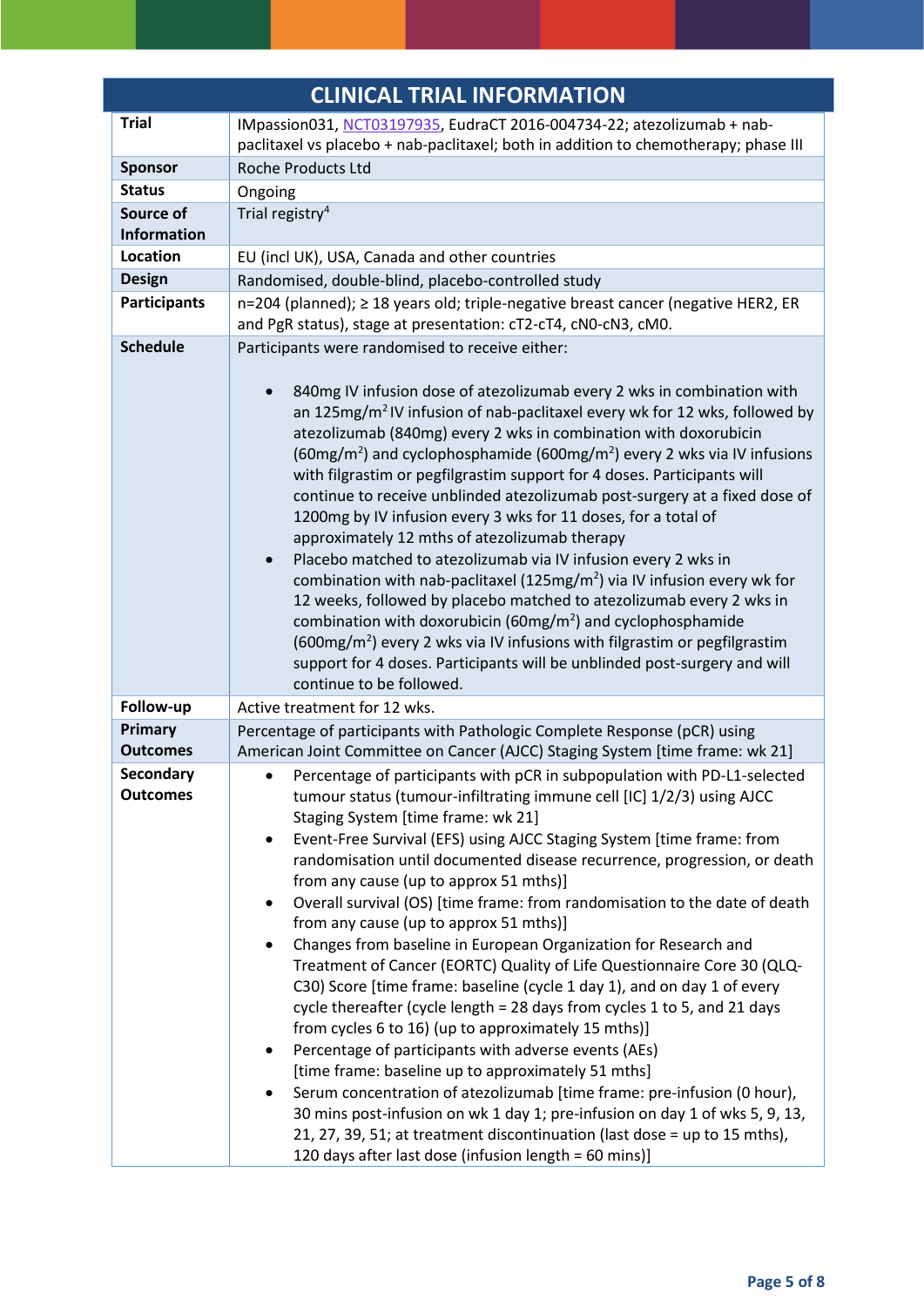|                                      | Percentage of participants with anti-drug antibodies (ADAs) to<br>$\bullet$<br>atezolizumab [time frame: pre-infusion (0 hour) on day 1 of wks 1, 5, 9, 13,<br>21, 27, 39, 51; at treatment discontinuation (last dose = up to 15 mths),<br>120 days after last dose (infusion length = 60 mins)] |
|--------------------------------------|---------------------------------------------------------------------------------------------------------------------------------------------------------------------------------------------------------------------------------------------------------------------------------------------------|
| <b>Key Results</b>                   |                                                                                                                                                                                                                                                                                                   |
| <b>Adverse</b><br>effects (AEs)      | ۰                                                                                                                                                                                                                                                                                                 |
| <b>Expected</b><br>reporting<br>date | Estimated primary completion date reported as Mar 2019                                                                                                                                                                                                                                            |

## **ESTIMATED COST**

The NHS indicative price for one vial of atezolizumab 1200mg/20ml (60 mg/1 ml) concentrate for solution for infusion is £3807.69.<sup>22</sup> The NHS indicative price for one vial of nab-paclitaxel (Abraxane) 100mg powder for suspension for infusion is  $£246.00<sup>23</sup>$  Both products are subject to separate, confidential patient access schemes.<sup>24</sup>

## **ADDITIONAL INFORMATION**

## **RELEVANT GUIDANCE**

#### **NICE GUIDANCE**

- NICE technology appraisal in development. Pembrolizumab in combination with chemotherapy for neoadjuvant treatment of triple negative breast cancer (GID-TA10399). Expected publication date to be confirmed.
- NICE guideline. Early and locally advanced breast cancer: diagnosis management (NG101). July 2018.
- NICE clinical guideline. Advanced breast cancer: diagnosis and treatment (CG81). August 2017.
- NICE clinical guideline. Familial breast cancer: classification, care and managing breast cancer and related risks in people with a family history of breast cancer (CG164). March 2017.
- NICE diagnostics guidance in development. Tumour profiling tests to guide adjuvant chemotherapy decisions in people with breast cancer (update of DG10) (GID-DG10015). Expected publication date October 2018.
- NICE quality standard. Breast cancer (QS12). June 2016.

#### **NHS ENGLAND (POLICY/COMMISSIONING) GUIDANCE**

NHS England. 2013/14 NHS Standard Contract for Cancer: Chemotherapy (Adult). B15/S/a.

#### **OTHER GUIDANCE**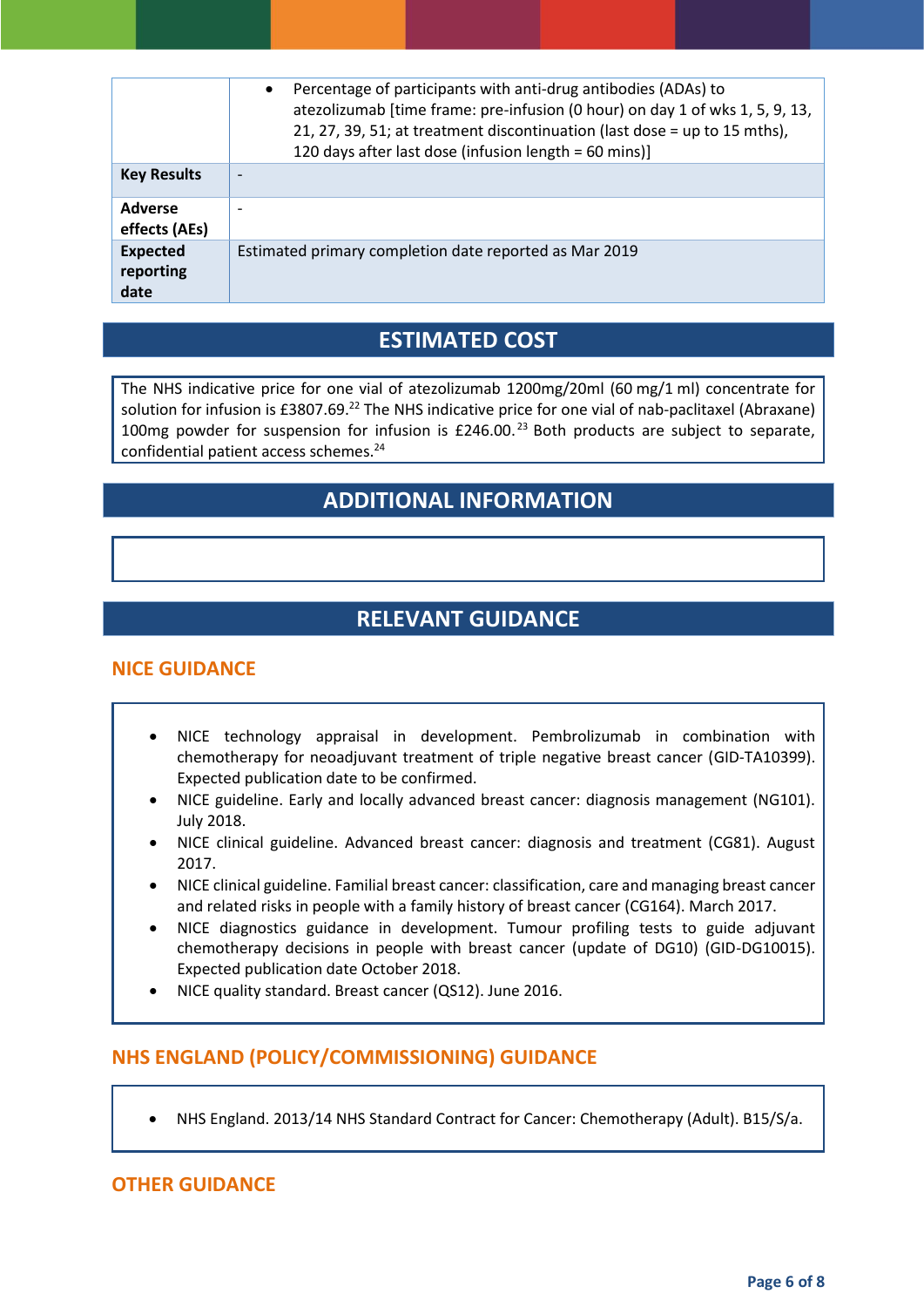European School of Oncology (ESO) and the European Society for Medical Oncology (ESMO). 4th ESO-ESMO International Consensus Guidelines for Advanced Breast Cancer (ABC 4). 2018.<sup>25</sup>

#### **REFERENCES**

1

<sup>1</sup> Electronic Medicines Compendium (eMC). *Tecentriq 1,200 mg concentrate for solution for infusio*n. Available from[: https://www.medicines.org.uk/emc/product/8442/smpc#PHARMACOLOGICAL\\_PROPS](https://www.medicines.org.uk/emc/product/8442/smpc#PHARMACOLOGICAL_PROPS) [Accessed 01 November 2018]

<sup>2</sup> Miele E, Spinelli GP, Miele E, Tomao F, Tomao S. Albumin-bound formulation of paclitaxel (Abraxane® ABI-007) in the treatment of breast cancer. *International journal of nanomedicine*. 2009;4:99. Available from: <https://www.ncbi.nlm.nih.gov/pmc/articles/PMC2720743/> [Accessed 20 November 2018]

<sup>3</sup> Electronic Medicines Compendium (eMC). *Summary of Product Characteristics (SPC): Abraxane 5 mg/ml powder for suspension for infusion*. 2016; Available from[: https://www.medicines.org.uk/emc/medicine/21384](https://www.medicines.org.uk/emc/medicine/21384) [Accessed 01 November 2018]

<sup>4</sup> ClinicalTrials.gov. *A Study to Investigate Atezolizumab and Chemotherapy Compared With Placebo and Chemotherapy in the Neoadjuvant Setting in Participants With Early Stage Triple Negative Breast Cancer (IMpassion031).* Available from:<https://clinicaltrials.gov/ct2/show/NCT03197935> [Accessed 01 November 2018] <sup>5</sup> Mittendorf EA, Barrios CH, Harbeck N, Jung KH, Miles D et al. IMpassion031: A phase III study comparing neoadjuvant atezolizumab (atezo) vs placebo in combination with anthracycline/nab-paclitaxel (nab-pac)–based chemotherapy in early triple-negative breast cancer (eTNBC). *Annals of Oncology*. 2017 Sep 1;28(5). Available from[: https://doi.org/10.1093/annonc/mdx362.061](https://doi.org/10.1093/annonc/mdx362.061)

<sup>6</sup> European Medicines Agency. *Abraxane: Summary of Product Characteristics*. Available from: [http://www.ema.europa.eu/docs/en\\_GB/document\\_library/EPAR\\_-](http://www.ema.europa.eu/docs/en_GB/document_library/EPAR_-_Product_Information/human/000778/WC500020435.pdf)

Product\_Information/human/000778/WC500020435.pdf [Accessed 01 November 2018] <sup>7</sup> ClinicalTrials.gov. *Search results: Atezolizumab AND nab-paclitaxel | Phase 2,3*. Available from: [https://clinicaltrials.gov/ct2/results?term=atezolizumab+AND+nab-](https://clinicaltrials.gov/ct2/results?term=atezolizumab+AND+nab-paclitaxel&age_v=&gndr=&type=&rslt=&phase=1&phase=2&Search=Apply)

[paclitaxel&age\\_v=&gndr=&type=&rslt=&phase=1&phase=2&Search=Apply](https://clinicaltrials.gov/ct2/results?term=atezolizumab+AND+nab-paclitaxel&age_v=&gndr=&type=&rslt=&phase=1&phase=2&Search=Apply) [Accessed 01 November 2018] <sup>8</sup> Cancer Research UK. *What is breast cancer?* Available from[: https://www.cancerresearchuk.org/about](https://www.cancerresearchuk.org/about-cancer/breast-cancer/about)[cancer/breast-cancer/about](https://www.cancerresearchuk.org/about-cancer/breast-cancer/about) [Accessed 01 November 2018]

<sup>&</sup>lt;sup>9</sup> Pistelli M, Pagliacci A, Battelli N, Santinelli A, Biscotti T, Ballatore Z, Berardi R, Cascinu S. Prognostic factors in early-stage triple-negative breast cancer: lessons and limits from clinical practice. *Anticancer research*. 2013 Jun 1;33(6):2737-42. Available from:<http://ar.iiarjournals.org/content/33/6/2737.full> [Accessed 20 November 2018]

<sup>10</sup> Costa RL, Gradishar WJ. Triple-negative breast cancer: current practice and future directions. *Journal of oncology practice*. 2017 May;13(5):301-3. Available from:<http://doi.org/10.1200/JOP.2017.023333>

<sup>11</sup> Cancer Research UK. *Triple negative breast cancer*. Available from: [https://www.cancerresearchuk.org/about](https://www.cancerresearchuk.org/about-cancer/breast-cancer/stages-types-grades/types/triple-negative-breast-cancer)[cancer/breast-cancer/stages-types-grades/types/triple-negative-breast-cancer](https://www.cancerresearchuk.org/about-cancer/breast-cancer/stages-types-grades/types/triple-negative-breast-cancer) [Accessed 01 November 2018] <sup>12</sup> Macmillan Cancer Support. *Triple negative breast cancer.* Available from:

[https://www.macmillan.org.uk/information-and-support/breast-cancer/understanding-cancer/types-of-breast](https://www.macmillan.org.uk/information-and-support/breast-cancer/understanding-cancer/types-of-breast-cancer/triple-negative-breast-cancer.html)[cancer/triple-negative-breast-cancer.html](https://www.macmillan.org.uk/information-and-support/breast-cancer/understanding-cancer/types-of-breast-cancer/triple-negative-breast-cancer.html) [Accessed 01 November 2018]

<sup>&</sup>lt;sup>13</sup> Reddy SM, Barcenas CH, Sinha AK, Hsu L, Moulder SL, Tripathy D et al. Long-term survival outcomes of triplereceptor negative breast cancer survivors who are disease free at 5 years and relationship with low hormone receptor positivity. *Brit Jnl of Cancer.* 2018; 18:17-23. Available from:<https://doi.org/10.1038/bjc.2017.379> <sup>14</sup> Perry S, Kowalski TL and Chang C-H. Quality of life assessment in women with breast cancer: benefits, acceptability and utilization. *Health and Quality of Life Outcomes*. 2007; 5:24. Available from: <https://doi.org/10.1186/1477-7525-5-24>

<sup>15</sup> Office for National Statistics. *Cancer Registration Statistics, England, 2016*. Available from: [https://www.ons.gov.uk/peoplepopulationandcommunity/healthandsocialcare/conditionsanddiseases/datasets](https://www.ons.gov.uk/peoplepopulationandcommunity/healthandsocialcare/conditionsanddiseases/datasets/cancerregistrationstatisticscancerregistrationstatisticsengland) [/cancerregistrationstatisticscancerregistrationstatisticsengland](https://www.ons.gov.uk/peoplepopulationandcommunity/healthandsocialcare/conditionsanddiseases/datasets/cancerregistrationstatisticscancerregistrationstatisticsengland) [Downloaded 24 August 2018] [Accessed 01 November 2018]

<sup>&</sup>lt;sup>16</sup> Cancer Research UK. Selected Cancers, Number of Projected and Observed Cases and European Age-*Standardised Incidence Rates per 100,000 people by Cancer Type and Sex*. Available from: [http://www.cancerresearchuk.org/health-professional/cancer-statistics/incidence/common-cancers](http://www.cancerresearchuk.org/health-professional/cancer-statistics/incidence/common-cancers-compared#heading-Four)[compared#heading-Four](http://www.cancerresearchuk.org/health-professional/cancer-statistics/incidence/common-cancers-compared#heading-Four) . [Downloaded 09 March 2018] [Accessed 01 November 2018]